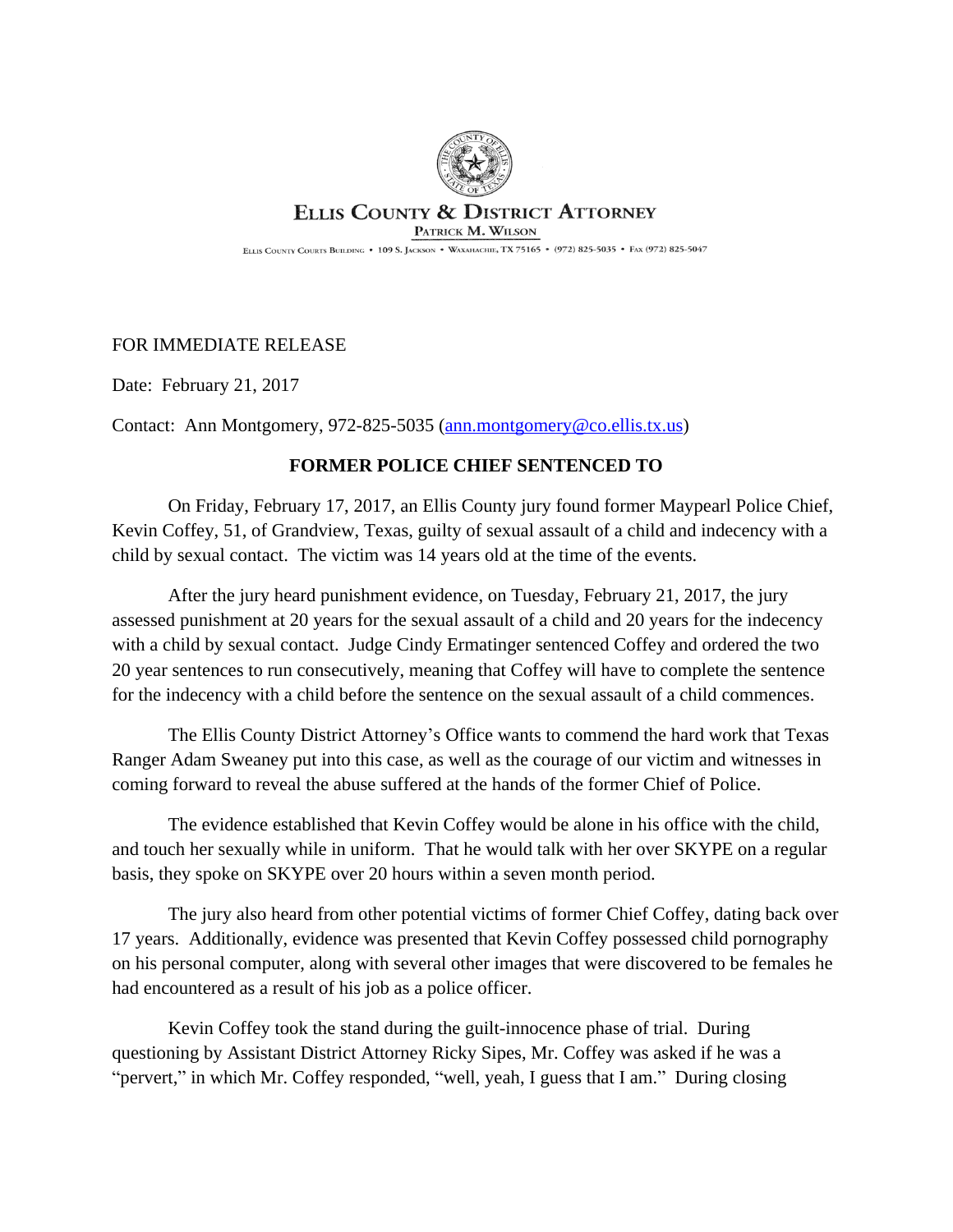arguments Prosecutor Grace Pandithuri explained that not only was he a "pervert," he was also a "predator."

The jury deliberated approximately two hours to convict Kevin Coffey. It took less time for them to sentence him to the maximum sentence allowed.